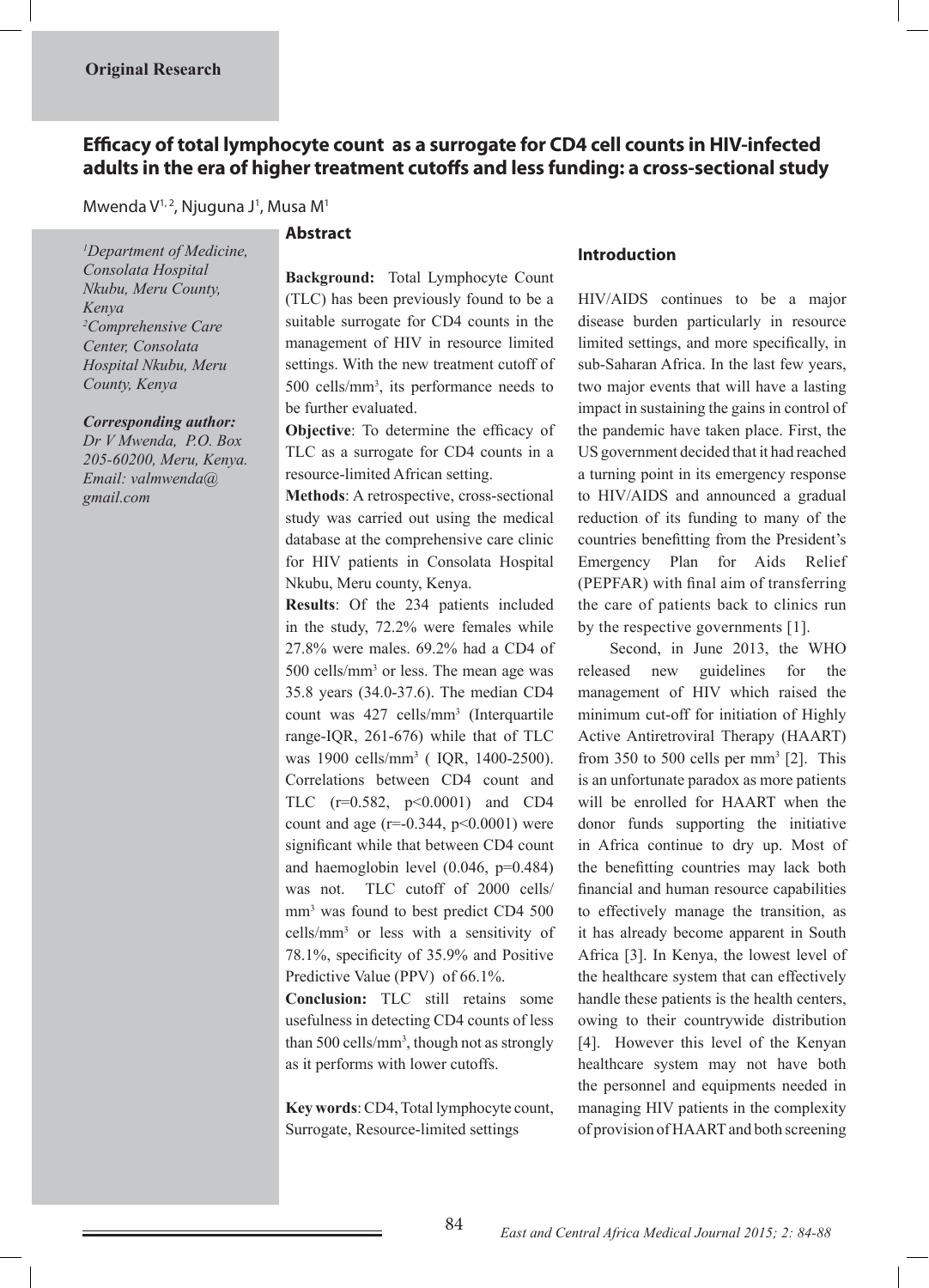and treating opportunistic infections [5]. This includes physicians and equipments for checking CD4 counts and viral load determinations. Therefore there is need for concerted efforts from all stakeholders to develop cost-effective, sustainable, accessible and feasible health systems to support these patients to avoid discontinuation of care. Total Lymphocyte Count (TLC) has long been considered as a suitable surrogate marker for CD4 counts when the latter is not available, especially in resource limited settings [6-8]. However, the same has not been demonstrated in the new WHO cutoffs and with the urgency of transition from donor funded to government funded care programmes.

 Our study was aimed at evaluating the TLC cutoff that would best approximate a CD4 level of 500/ mm<sup>3</sup>, as well as checking the relationship between age, haemoglobin level and CD4 counts. Unlike CD4 cell count determinations, TLC is easier to perform, requires cheaper equipment and expertise and is part of a total blood count screen that can provide additional valuable information. However it is less precise in determining the actual degree of immune suppression in HIV infected patients.

#### **Materials and Methods**

*Study setting and participants*: The study was carried using the electronic database of patients enrolled for care at the comprehensive care center of Consolata Hospital Nkubu, a faith-based, regional referral hospital in Meru County, Kenya. For a medical record to be included, the patient had to be above 18 years of age, enrolled into care between 2005 and 2014, and both a CD4 cell count and a full blood count had been performed at least once and entered into the database on the same visit. In cases of multiple laboratory records, the latest one was used for the study. The criteria of exclusion/inclusion was: Records of patients below 18 years of age, those with missing demographic data of age and sex, evidence of opportunistic infection in the preceding three months, as well as entries of CD4 cell counts and full blood counts performed and entered on different dates. Ethical approval for the study was granted by the institutional Ethics and Research Committee (ERC/MIN 4/2015). No consent from the patient was necessary since there was no interaction between patients and the research team.

*Data analysis:* Categorical variables were described using percentages while continuous variables were described using mean, median and interquartile ranges (IQR). Statistical Package for Social Sciences (SPSS version 17, Chicago, IL, USA) was used to analyze the data. Both linear and logistic regressions were used to determine whether TLC was a predictor of CD4 count in the study population. Pearson correlation coefficient was determined for age, haemoglobin level and TLC against CD4 count.

#### **Results**

A total of 234 patients were included, among which 72.2% were females while 65(27.8%) were males, mean age was 35.8 years (34.0-37.6)<sup>3</sup>. Overall 69.2% of the patients demonstrated CD4 counts of 500 cells/ mm<sup>3</sup> and less. The median CD4 count was 427 cells/ mm (IQR; 261-676), median TLC was 1900 cells/mm<sup>3</sup> (IQR; 1400-2500), while the median haemoglobin level was 13.1 g/dl (IQR; 12.1-14.3), (Table 1). Correlation coefficient r between CD4 count and TLC (r=0.582, p<0.0001), (Figure 1) as well as CD4 count and age  $(r=-0.344, p<0.0001)$  was found to be significant while the correlation between CD4 count and haemoglobin level (r=0.046, p=0.484) was not statistically significant (Table 2).

**Table 1**: Median and interquartile ranges for CD4 count, TLC and Hb

| Variable                       | Median | IOR        |
|--------------------------------|--------|------------|
| CD4 count(cells/<br>$mm3$ )    | 427    | 261,676    |
| $TLC$ (cells/mm <sup>3</sup> ) | 1900   | 1400,2500  |
| Hb(g/dl)                       | 131    | 12.1, 14.3 |

**Table 2**: Correlation coefficients(r) between the TLC, Age, Hb) and CD4 count

| Variable   | r        | P-value |
|------------|----------|---------|
| <b>TLC</b> | 0.582    | < 0.001 |
| Age        | $-0.344$ | < 0.001 |
| Hb         | 0.046    | 0.484   |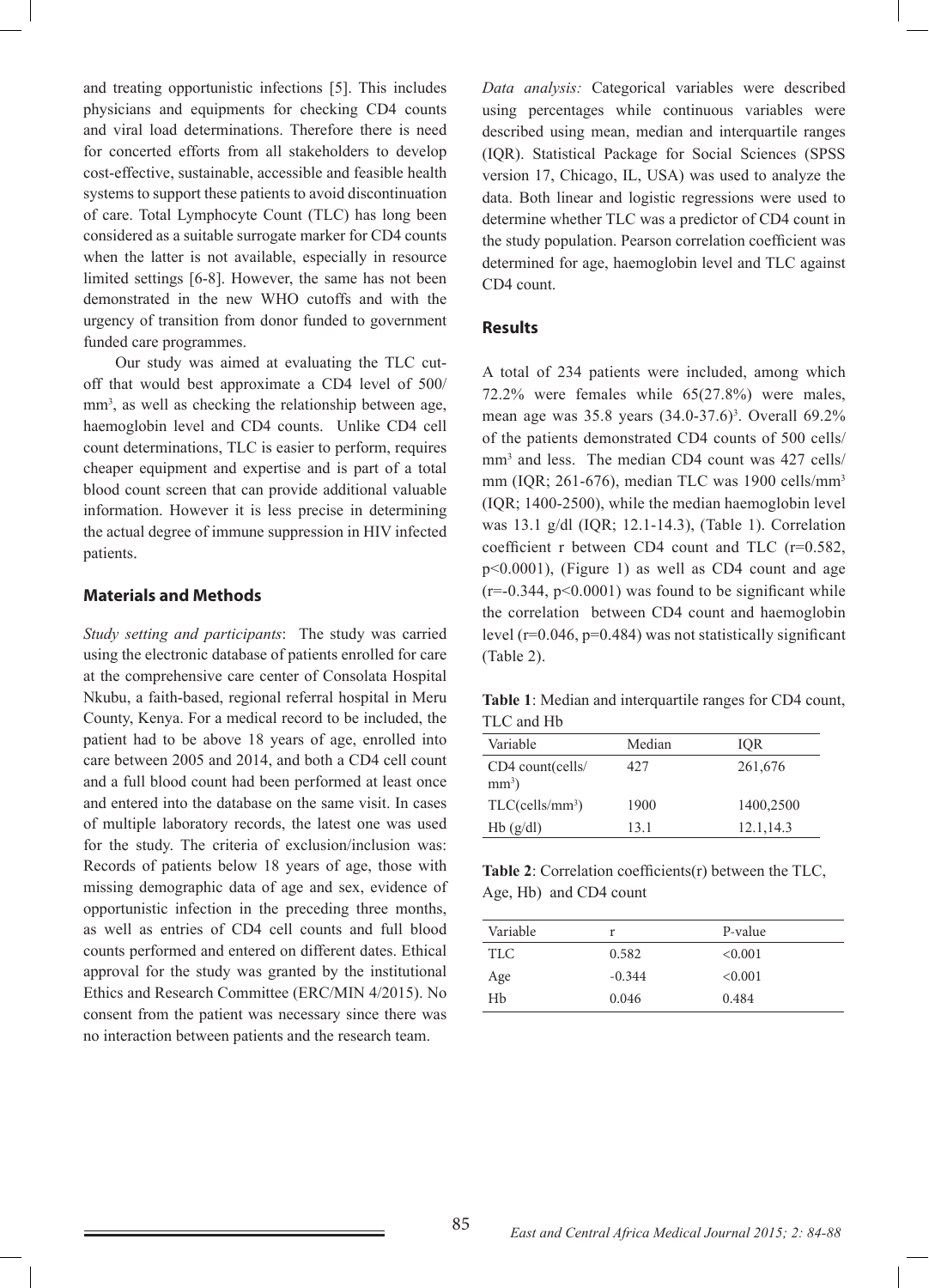

**Figure 1:** Scatter plot depicting the positive correlation between TLC and CD4 count.

Table 3 is the sensitivity, specificity, Positive Predictive Value (PPV) and Negative Predictive Value (NPV) for TLC cutoffs of 1500, 2000 and 2500 cells/ $mm<sup>3</sup>$  in predicting CD4 count of less than 500 cells/mm<sup>3</sup>.

For a TLC cutoff of 1500 cells/mm<sup>3</sup>, the sensitivity and NPV are high (91.4% and 75.8% respectively), while the specificity and PPV are both relatively low at approximately 40%. When the cutoff is raised to 2000 cells/mm3 , the sensitivity falls to 78% while the PPV rises to 66%. For detection of a CD4 level of less than 200 cells/mm3 , a cutoff of 1000 cells/mm3 has a high NPV (95.5%) while that of 1500 has specificity, PPV and NPV of 91.5, 61.1 and 75.8 % respectively (Table 4).

**Table 3:** Sensitivity, specificity, PPV and NPV for various TLC cutoffs to detect CD4 count of 500 cells/ mm<sup>3</sup> or less

| TLC cutoff<br>$(cells/mm^3)$ | Sensitivity<br>(96) | Specificity<br>(% ) | <b>PPV</b><br>(96) | <b>NPV</b><br>(96) |
|------------------------------|---------------------|---------------------|--------------------|--------------------|
| 1500                         | 91.4                | 40.2                | 39.5               | 75.8               |
| 2000                         | 78.1                | 35.9                | 66.1               | 58.3               |
| 2500                         | 67.9                | 26.0                | 77 2.              | 181                |

**Table 4**: Sensitivity, specificity, PPV and NPV for various TLC cutoffs to detect CD4 counts of 200 cells/ mm<sup>3</sup> or less

| TLC cutoff<br>$(cells/mm^3)$ | Sensitivity<br>(96) | Specificity<br>(%) | <b>PPV</b><br>(96) | <b>NPV</b><br>(96) |
|------------------------------|---------------------|--------------------|--------------------|--------------------|
| 1000                         | 52.6                | 12.1               | 2.7.8              | 95.5               |
| 1500                         | 31.4                | 91.5               | 61 1               | 75.8               |

#### **Discussion**

Several studies conducted elsewhere reported that TLC is a suitable surrogate marker for CD4 counts in HIV patients [7, 9-12], though not with higher HAART initiation cutoffs of 500 cells/mm3 . This is important since TLC as part of full blood count tests is widely available at an affordable cost in many African settings. It also requires relatively less expertise in performance and interpretation as compared to CD4 count or viral load determinations especially on a large scale. Although this was also the case in our study, the sensitivity, specificity and predictive value were lower than in other studies, which had used lower CD4 cut-offs previously [7,8].

A TLC cutoff of 1500 cells/mm<sup>3</sup> would have a considerably high sensitivity (91.4%) in detecting patients with CD4 counts below 500 cells/mm<sup>3</sup>, but specificity and positive predictive value are quite low (40.2% and 39.5% respectively). Raising the TLC threshold to 2000 cells/mm3 , the sensitivity falls to 78.1%, meaning ability to detect 8 in 10 patients in need of HAART, with an improved positive predictive value of 66.1%, implying that in every 10 patients with TLC levels below 2000/ mm<sup>3</sup>, at least 6 will have a CD4 count of less than 500 cells/mm3 . Further raising the TLC threshold lowers the sensitivity more without any meaningful improvement in the other parameters. To balance between the detection of patients qualifying for HAART and the burden of overclassifying people as requiring treatment, which includes side effects and increase cost to running of programmes, TLC cutoff of 2000 cells/mm3 seems to be the most suitable to predict CD4 counts of below 500 cells/mm<sup>3</sup>. The correlation coefficient between TLC and CD4 count was strongly positive  $(r=0.582, p<0.001)$ ; similar results reported in other studies [2,7,13]. However in our study, the correlation between haemoglobin level and CD4 count was weak  $(r=0.046, p=0.484)$ , contrary to the findings elsewhere [14]. Such could probably be due to the fact that our study included patients already on care whether on HAART or not, with a high chance of continuing nutritional and medical care as opposed to new patients with coexisting burden of other infectious diseases and poor nutrition. The correlation between age and CD4 count in our study was significant (r=-0.344, p<0.001), contrary to findings elsewhere [7].

For CD4 less than 200 cells/mm<sup>3</sup>, which still is an important consideration in opportunistic infection prophylaxis, a TLC cutoff of 1500 cells/mm<sup>3</sup> displayed a sensitivity of 31.4%, specificity of 91.5%, PPV of 61.1% and NPV of 75.8%. TLC cutoff of 1400 cells/mm<sup>3</sup>, was also reported elsewhere but with a higher sensitivity of 73% [9]. Other studies conducted in East Africa indicated better performance with higher cutoffs for detecting CD4 counts below 200/mm<sup>3</sup>. A TLC level of 2100 cells/mm<sup>3</sup> was shown to best predict CD4 count of <200 cells/mm<sup>3</sup>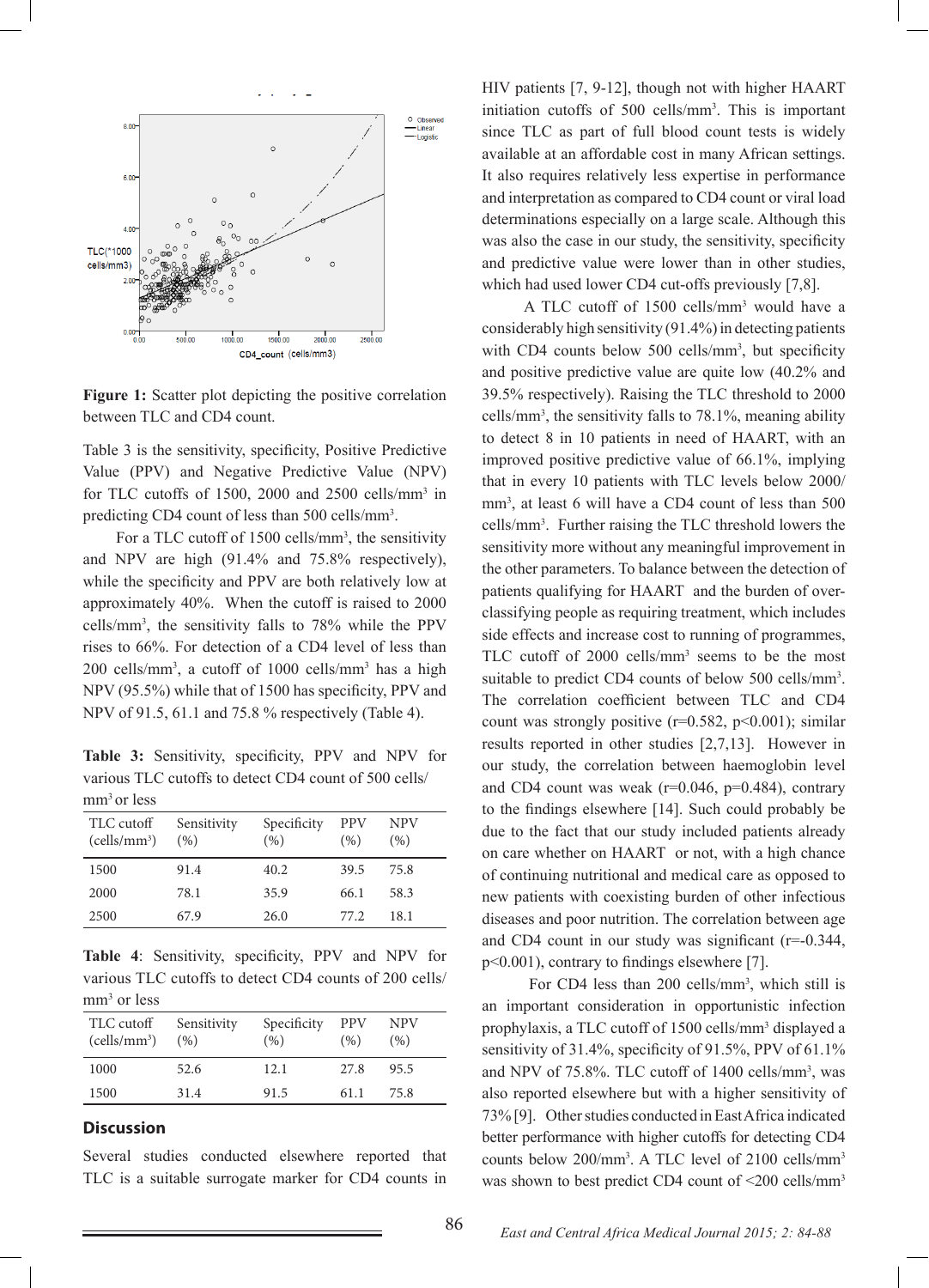(sensitivity 83%, specificity 77%, PPV 92%, NPV 57%) as opposed to that of 1200 cells/mm<sup>3</sup> reported in a study from Uganda [15]. Sensitivity, specificity, PPV, NPV improved to 81%, 90%, 90% and 80% respectively with the raising of the TLC cutoff to detect CD4 count  $\leq$ 200 cells/mm<sup>3</sup> from 1200 to 1900 cells/mm<sup>3</sup> in a study conducted in Kenya [10]. However, our study did not test the performance of these cutoffs above 1500 cells/ mm<sup>3</sup>. The higher cutoffs required in African settings as compared to WHO suggested cutoffs was suggested to be possibly due to background burden of infectious disease, because WHO recommendations were largely driven by findings from the western countries [16].

 Some studies observed TLC to be an imprecise surrogate marker for predicting CD4 counts, but advised that it can still be used in resource limited settings with no cheaper or feasible alternative, like Kenya [17]. This is even of utmost urgency as Governments in sub-Saharan Africa prepare to take full control of HIV treatment programmes in their respective countries [1], remembering that even with massive support from donors like PEPFAR, more than half of these countries still reported ART coverage of less than 50% in 2010 [18]. Since our study included patients on HAART and those not on HAART, it provides useful preliminary information to not only initiate HAART but also to monitor patients already on treatment. However, an important weakness of the study was the fact that it was cross-sectional in nature therefore could not give more information on the behaviour of TLC as CD4 counts change in the course of treatment.

### **Conclusion and recommendations**

The transition from donor funded to government driven HIV treatment programmes in sub-Saharan Africa has already started. With the state of health care systems in most of these countries, it is highly likely that the transferred patients will be devolved to level three or health centers for continuity of care. This level of the health system is characterized by considerable countrywide distribution but with meager financial, equipment and human resources. It is imperative that the relatively junior clinical staff in these centers is supported with cheaper and easy to use tool in readiness for this huge number of patients from the donor clinics and also occasioned by the revising upwards of CD4 cutoffs for initiating HAART. Our study indicated that a TLC cutoff of 2000 cells/mm3 is efficacious in this respect and the same needs to be corroborated in further, larger studies with the new higher WHO treatment cutoffs of CD4 counts below 500 cells/mm3 .

**Conflict of interest**: The authors declare no conflict of interests.

### **References**

- 1. Ingrid TK, Ingrid VB and Alexi AW. PEPFAR in transition: implications for HIV care in South Africa. *N Engl J Med.* DOI: 10.1056/NEJMp1310982.
- 2. Consolidated guidelines on the use of antiretroviral drugs for treating and preventing HIV infection: recommendations for a public health approach. 2013 revision. Geneva, World Health Organization, 2013.(http://www.who.int/hiv/pub/guidelines/ artadultguidelines.pdf, accessed April 2015.
- 3. Kavanagh M. The politics and epidemiology of transition: PEPFAR and Aids in South Africa. *J Acq Immun Def Synd.* 2014; **65**: 3.1
- 4. Kenya's Health Policy Framework: The Second National Health Sector Strategic Plan (NHSSP II), 2005-2010.
- 5. Reversing the trends: Norms and standards for health service delivery. Health sector reform secretariat, Kenya Ministry of Health. www.hsrs.health.go.ke, assessed, June 2014.
- 6. WHO approved draft treatment guidelines for HIVinfected people in resource limited settings. In: The Hopkins HIV report. The John Hopkins University Aids Service 2002; 14:1-4.
- 7. Karanth S, Rau N, Gupta A, Kamth A, Shanbhoque V and Pruthvi B. Utility of total lymphocyte count as a surrogate for absolute CD4 count in the adult Indian HIV population: A prospective study. *Avicenna J Med.* 2014; **4**:1-4.
- 8. Mwamburi D, Mayurika G, Fauntleroy J, Gorbach S and Wanke C. Predicting CD4 count using total lymphocyte count: A sustainable toll for clinical decisions during HAART use. *Am J Trop Med Hyg*. 2005; **73**(1): 58-62.
- 9. Kumarasamy N, Mahajan A, Flanigan T, Hemalatha R, Mayer K, Carpenter C, Thyagarajan S and Solomon S. TLC is a useful tool for the timing of opportunistic infection prophylaxis in India and other resource constrained settings. *J Acq Immun Def Synd.* 2002; **31**: 378-383.
- 10. Gitura B, Joshi M, Lule G and Anzala O. Total lymphocyte counts as surrogate marker for CD4+ T cells count in initiating HAART at Kenyatta National Hospital, Nairobi. *East Afr Med J*. 2007; **84**: 466- 472.
- 11. The President's Emergency Plan for Aids Relief, (PEPFAR), Next Generation Indicators Reference Guide. (http://www.pepfar.gov).